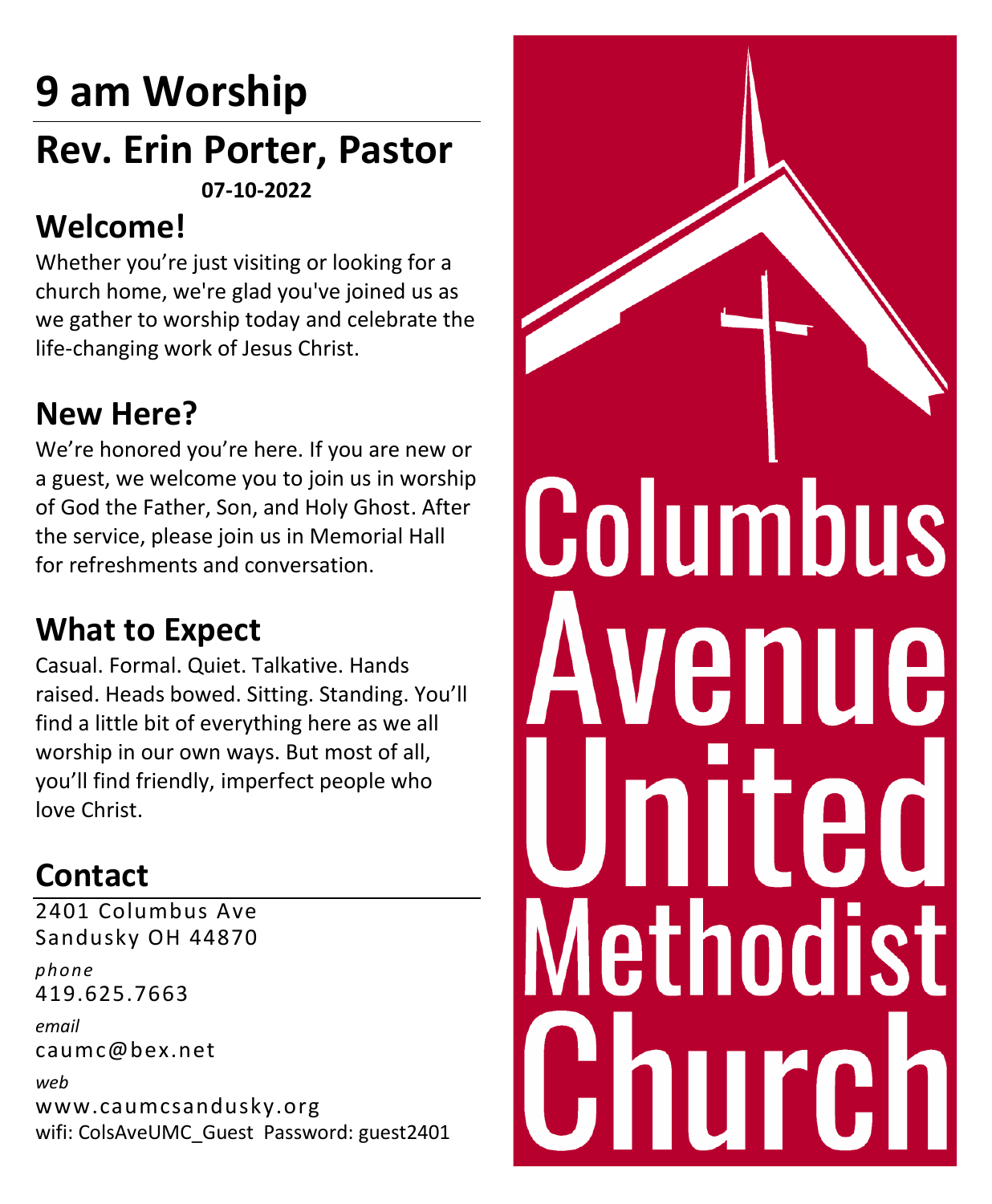|                                                                                                                                                                                                                                                                                                                                                                                                                                                             | Columbus Ave                                                                                                                                                                                   |                     |
|-------------------------------------------------------------------------------------------------------------------------------------------------------------------------------------------------------------------------------------------------------------------------------------------------------------------------------------------------------------------------------------------------------------------------------------------------------------|------------------------------------------------------------------------------------------------------------------------------------------------------------------------------------------------|---------------------|
|                                                                                                                                                                                                                                                                                                                                                                                                                                                             | United Methodist Church                                                                                                                                                                        | 9 am Worship        |
| An asterisk (*) notes that you are invited to stand.                                                                                                                                                                                                                                                                                                                                                                                                        |                                                                                                                                                                                                | July 10, 2022       |
| Gathering                                                                                                                                                                                                                                                                                                                                                                                                                                                   |                                                                                                                                                                                                | Matt & Carly Rogers |
| Welcome & Announcements                                                                                                                                                                                                                                                                                                                                                                                                                                     |                                                                                                                                                                                                |                     |
| Invitation of the Holy Spirit to be present with us.                                                                                                                                                                                                                                                                                                                                                                                                        |                                                                                                                                                                                                |                     |
| *Call to Worship:<br>witness, in celebration, and even in struggle.<br>Pastor: Reach out toward each other.<br>People: Our God reaches out toward us!<br>All: Let us worship God!                                                                                                                                                                                                                                                                           | Pastor: Sisters and brothers – arise. Arise and lift your hearts, lift your eyes and lift your voices.<br>People: The living God, The living, moving Spirit of God has called us together - in |                     |
| *Worship in Song:                                                                                                                                                                                                                                                                                                                                                                                                                                           | "Open the Eyes of My Heart"                                                                                                                                                                    | (P&W no. 111)       |
| <b>Children's Message</b>                                                                                                                                                                                                                                                                                                                                                                                                                                   |                                                                                                                                                                                                |                     |
| Offering                                                                                                                                                                                                                                                                                                                                                                                                                                                    |                                                                                                                                                                                                |                     |
| *Doxology                                                                                                                                                                                                                                                                                                                                                                                                                                                   |                                                                                                                                                                                                | (Hymnal no.621)     |
| *Offering Prayer:<br>All: Gracious God, you provide us with opportunities every day to share our excitement<br>about the love and dedication of this congregation. We are excited to be your hands and<br>feet in the world. We ask that you will continue to use our giving to support vital<br>ministries within our community and around the world. Bless these gifts and encourage<br>us to continue to be in service. In your Holy name we pray. Amen. |                                                                                                                                                                                                |                     |
| Prayers of the Church                                                                                                                                                                                                                                                                                                                                                                                                                                       |                                                                                                                                                                                                |                     |
| Scripture                                                                                                                                                                                                                                                                                                                                                                                                                                                   | <b>Revelation 1:12-3:22</b>                                                                                                                                                                    |                     |
| Message                                                                                                                                                                                                                                                                                                                                                                                                                                                     | "To Whom It May Concern (Part One)"                                                                                                                                                            | Pastor Erin         |
| *Song of Response                                                                                                                                                                                                                                                                                                                                                                                                                                           | "Draw Me Nearer"                                                                                                                                                                               | (Hymnal no. 309)    |
| *Benediction                                                                                                                                                                                                                                                                                                                                                                                                                                                |                                                                                                                                                                                                |                     |
| *Departing Song                                                                                                                                                                                                                                                                                                                                                                                                                                             | "Guide Me, O Thou Great Jehovah"                                                                                                                                                               | (Hymnal no. 413)    |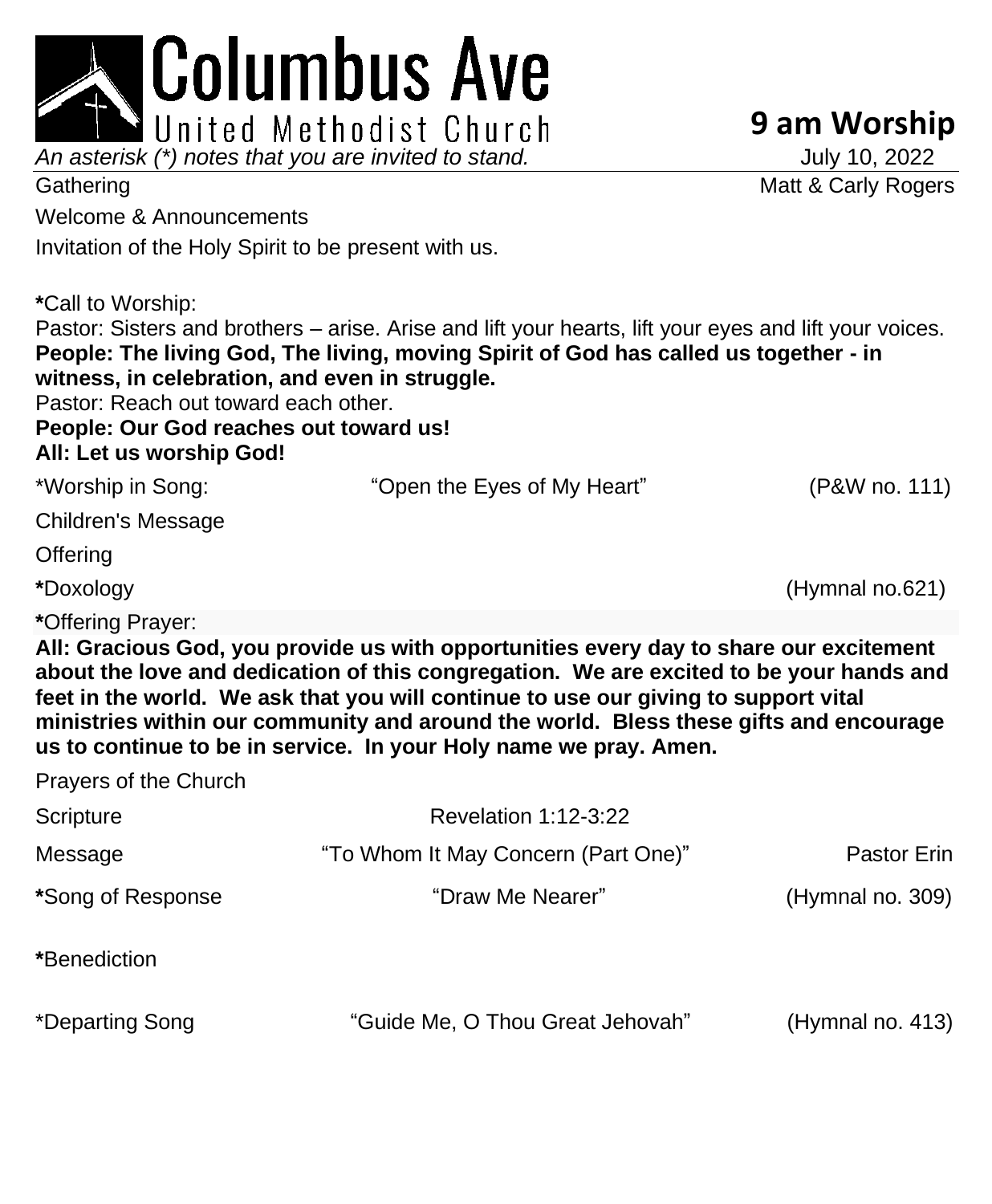### **Next Steps**

*If you declare with your mouth, "Jesus is Lord," and believe in your heart that God raised him from the dead, you will be saved. // Romans chapter 10, verse 9*

#### **Become a Christ Follower**

God loves you and has a special plan for you. But our sins – the wrong things we all have done – separate us from God, who is holy and perfect. The penalty for sin is eternal separation from God. But Jesus Christ paid this penalty for you when he died on the cross. When you decide to trust Jesus as your Lord and Savior, you will be saved and have eternal life with God. *Want to know more about becoming a follower of Jesus? See Pastor Erin.*

#### **Become a Member**

Being a church member is a great way to learn more about faith, Jesus, and the good news of the Gospel. *Want to know how it can happen? See Pastor Erin.*

**Need to meet with the Pastor?** Contact the church office by phone or e-mail to arrange an appointment.

### **Connect**

### **During Church**

#### **Play Time & Lesson (Birth - Kindergarten)**

Got kids? Let us minister to them through active play and Bible lesson while you are in the service. Available in the Play Room in the Lower Level after the Children's Message.

#### **Kids Church (1st - 5th Grade)**

School-agers grow in Jesus every 2nd and 4th Sunday of the month with fun learning activities during the worship service. Children go to the Lower Level meeting room after the Children's Message.

### **After Church**

#### **After Church (all ages) // end of service 'til end of Sunday School**

After the service, all are welcome to light refreshments and friendly conversation in Memorial Hall.

#### **Sunday School // 10:40 am - 11:30 am**

Dive more deeply into the things of God with sharing, reflections on life, and study after the service:

**Adult Study: (6th Grade - Adult) in Lower Level**

**Kids Early Elementary: (Kindergarten – 2nd Grade) in Lower Level**

**Kids Upper Elementary: (3rd -5 thGrade) in Lower Level**

**Play Time & Lesson, Too: (2yrs Preschool) in CA Nursery Room in Lower Level.**

**Grow (\*\*\* = new event)**

*Interested in small group Bible study or prayer gathering? We have groups ready for you to join. Contact the church office by phone or e-mail for more detailed information.*

**Fellowship & Study with Shirley White // Tuesdays // 10am – 11am** *Social gathering with devotional materials and refreshments.* Meets in Memorial Hall

**Bible Study at Mr. Smith's Coffee Shop with Pastor Erin// 2nd & 4th Tuesdays // 1pm – 2pm** *Reading and discussing the Letter to the Ephesians in the common area of the coffee shop.* Meets at Mr. Smith's Coffee Shop, 140 Columbus Ave, downtown Sandusky.

**New Member Class with Pastor Erin//**Meets during Sunday School time every other Sunday, beginning February 20, 2022. If you are interested in becoming a member of Columbus Avenue United Methodist Church, please join this class with Pastor Erin!